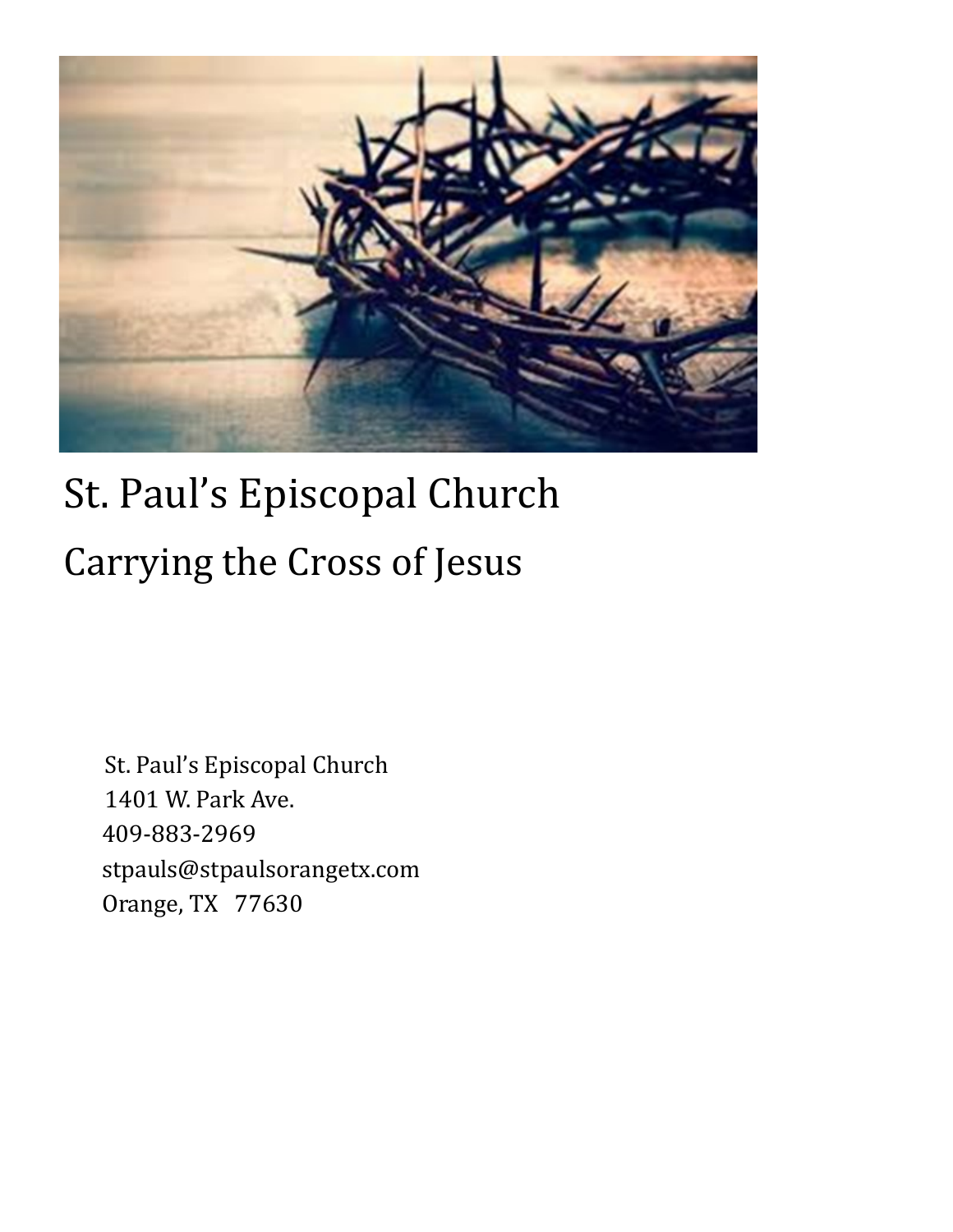### **Good Friday** BCP 276

On this day the ministers enter in silence. All kneel for silent prayer after which the Celebrant stands and begins the liturgy with the Collect of the Day. Immediately before the Collect, the Celebrant may say *Go to Dark Gethsemane* 171 Priest: Blessed be our God. People: Forever and ever. Amen.

The Collect of the Day BCP 276 Let us pray. Almighty God, we pray you graciously to behold this your family, for whom our Lord Jesus Christ

was willing to be betrayed, and given into the hands of sinners, and to suffer death upon the cross; who now lives and reigns with you and the Holy Spirit, one God, for ever and ever. Amen.

### **The Lesson**

Psalm 22 (see insert) The Epistle (see insert) The Solemn Reading of the Passion Gospel

The Passion of our Lord Jesus Christ according to John. The customary responses are omitted.

*The Passion Gospel may be read or chanted by lay persons. Specific roles may be assigned to different persons, the congregation taking the part of the crowd.* .

The congregation may be seated for the first part of the Passion Gospel At the arrival at Golgotha, please stand.

| Sequence   | <i>My Song is Love Unknown</i> (Vv. 1-3) | #458           |
|------------|------------------------------------------|----------------|
| The Homily |                                          | Miles Hall III |
| Sequence   | $My$ Song is Love Unknown (Vv. 4,5)      | #458           |

The Solemn Collects **BCP 277** 

*All standing, the Deacon, or other person appointed, says to the people* 

Dear People of God: Our heavenly Father sent his Son into the world, not to condemn the world, but that the world through him might be saved; that all who believe in him might be delivered from the power of sin and death, and become heirs with him of everlasting life.

We pray, therefore, for people everywhere according to their needs.

In the biddings which follow, the indented petitions may be adapted by addition or omission, as appropriate, at the discretion of the Celebrant. The people may be directed to stand or kneel.

The biddings may be read by a Deacon or other person appointed. The Celebrant says the Collects.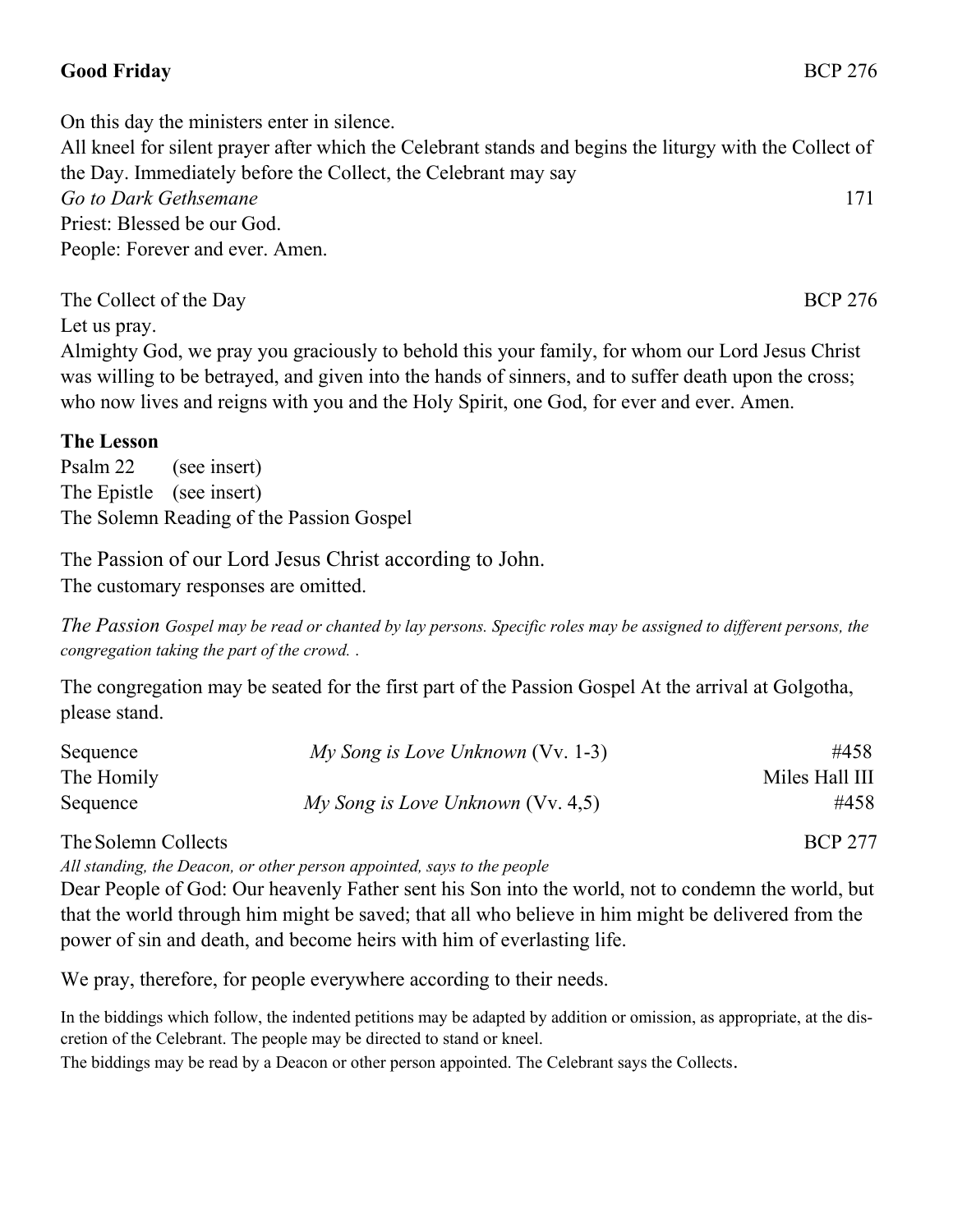Let us pray for the holy Catholic Church of Christ throughout the world;

For its unity in witness and service

For all bishops and other ministers

and the people whom they serve

For N., our Bishop, and all the people of this diocese

For all Christians in this community For those about to be baptized (particularly  $\qquad \qquad$  ) That God will confirm his Church in faith, increase it in love, and preserve it in peace.

*Silence* 

Almighty and everlasting God, by whose Spirit the whole body of your faithful people is governed and sanctified: Receive our supplications and prayers which we offer before you for all members of your holy Church, that in their vocation and ministry they may truly and devoutly serve you; through our Lord and Savior Jesus Christ. Amen.

Let us pray for all nations and peoples of the earth, and for those in authority among them;

For N., the President of the United States

For the Congress and the Supreme Court

For the Members and Representatives of the United Nations

For all who serve the common good

That by God's help they may seek justice and truth, and live in peace and concord. *Silence* 

Almighty God, kindle, we pray, in every heart the true love of peace, and guide with your wisdom those who take counsel for the nations of the earth; that in tranquillity your dominion may increase, until the earth is filled with the knowledge of your love; through Jesus Christ our Lord. Amen.

Let us pray for all who suffer and are afflicted in body or in mind;

For the hungry and the homeless, the destitute and the oppressed

For the sick, the wounded, and the crippled

For those in loneliness, fear, and anguish

For those who face temptation, doubt, and despair

For the sorrowful and bereaved

For prisoners and captives, and those in mortal danger

That God in his mercy will comfort and relieve them, and grant them the knowledge of his love, and stir up in us the will and patience to minister to their needs. *Silence* 

Gracious God, the comfort of all who sorrow, the strength of all who suffer: Let the cry of those in misery and need come to you, that they may find your mercy present with them in all their afflictions; and give us, we pray, the strength to serve them for the sake of him who suffered for us, your Son Jesus Christ our Lord. Amen.

Let us pray for all who have not received the Gospel of Christ;

For those who have never heard the word of salvation

For those who have lost their faith

For those hardened by sin or indifference

For the contemptuous and the scornful

For those who are enemies of the cross of Christ and persecutors of his disciples

For those who in the name of Christ have persecuted others

That God will open their hearts to the truth, and lead them to faith and obedience.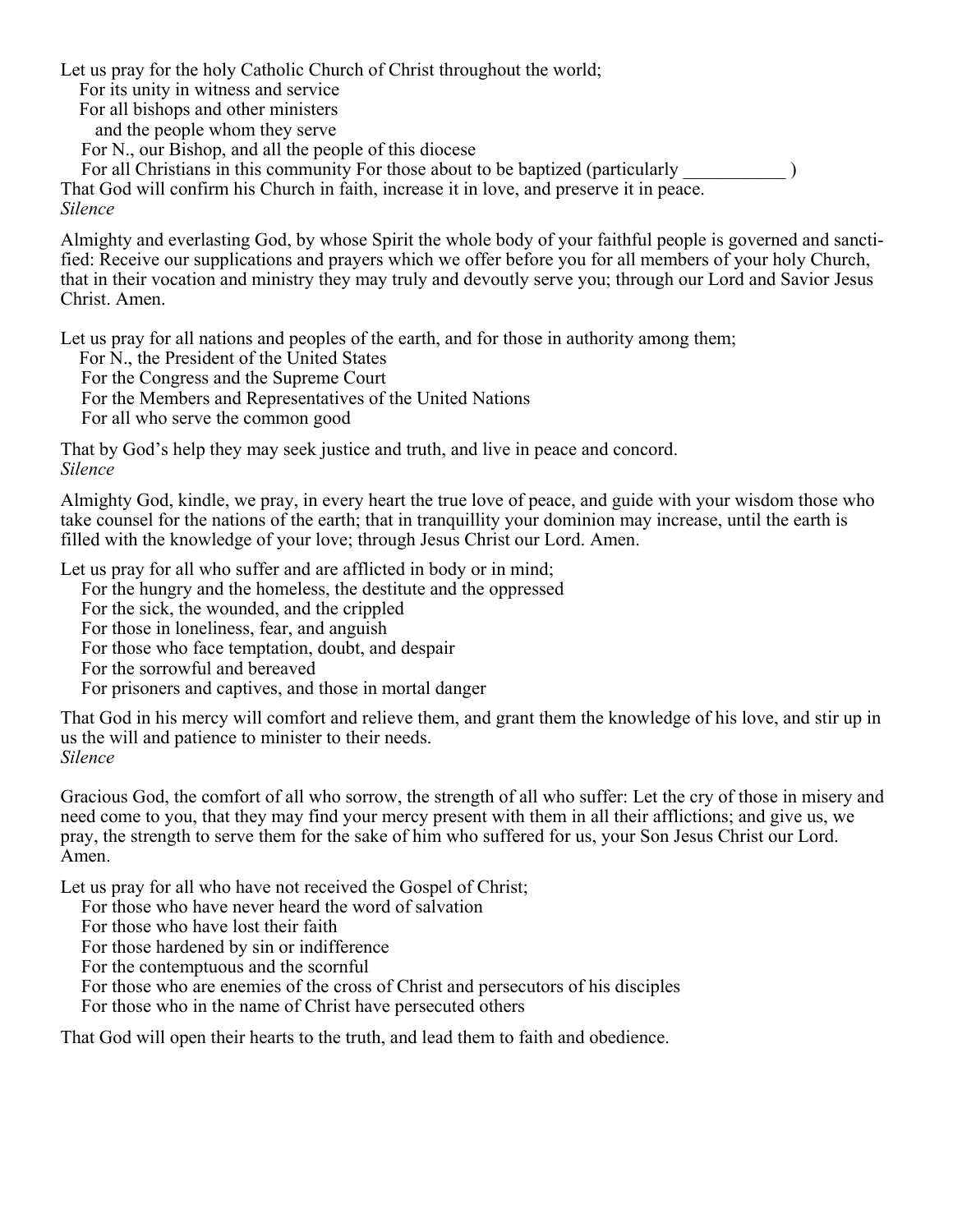#### *Silence*

Merciful God, creator of all the peoples of the earth and lover of souls: Have compassion on all who do not know you as you are revealed in your Son Jesus Christ; let your Gospel be preached with grace and power to those who have not heard it; turn the hearts of those who resist it; and bring home to your fold those who have gone astray; that there may be one flock under one shepherd, Jesus Christ our Lord. Amen.

Let us commit ourselves to our God, and pray for the grace of a holy life, that, with all who have departed this world and have died in the peace of Christ, and those whose faith is known to God alone, we may be accounted worthy to enter into the fullness of the joy of our Lord, and receive the crown of life in the day of resurrection.

#### *Silence*

O God of unchangeable power and eternal light: Look favorably on your whole Church, that wonderful and sacred mystery; by the effectual working of your providence, carry out in tranquillity the plan of salvation; let the whole world see and know that things which were cast down are being raised up, and things which had grown old are being made new, and that all things are being brought to their perfection by him through whom all things were made, your Son Jesus Christ our Lord; who lives and reigns with you, in the unity of the Holy Spirit, one God, for ever and ever. Amen.

*The service may be concluded here with the singing of a hymn or anthem, the Lord's Prayer, and the final prayer on page 282.* 

If desired, a wooden cross may now be brought into the church and placed in the sight of the people.

Appropriate devotions may follow, which may include any or all of the following, or other suitable anthems. If the texts are recited rather than sung, the congregation reads the parts in italics.

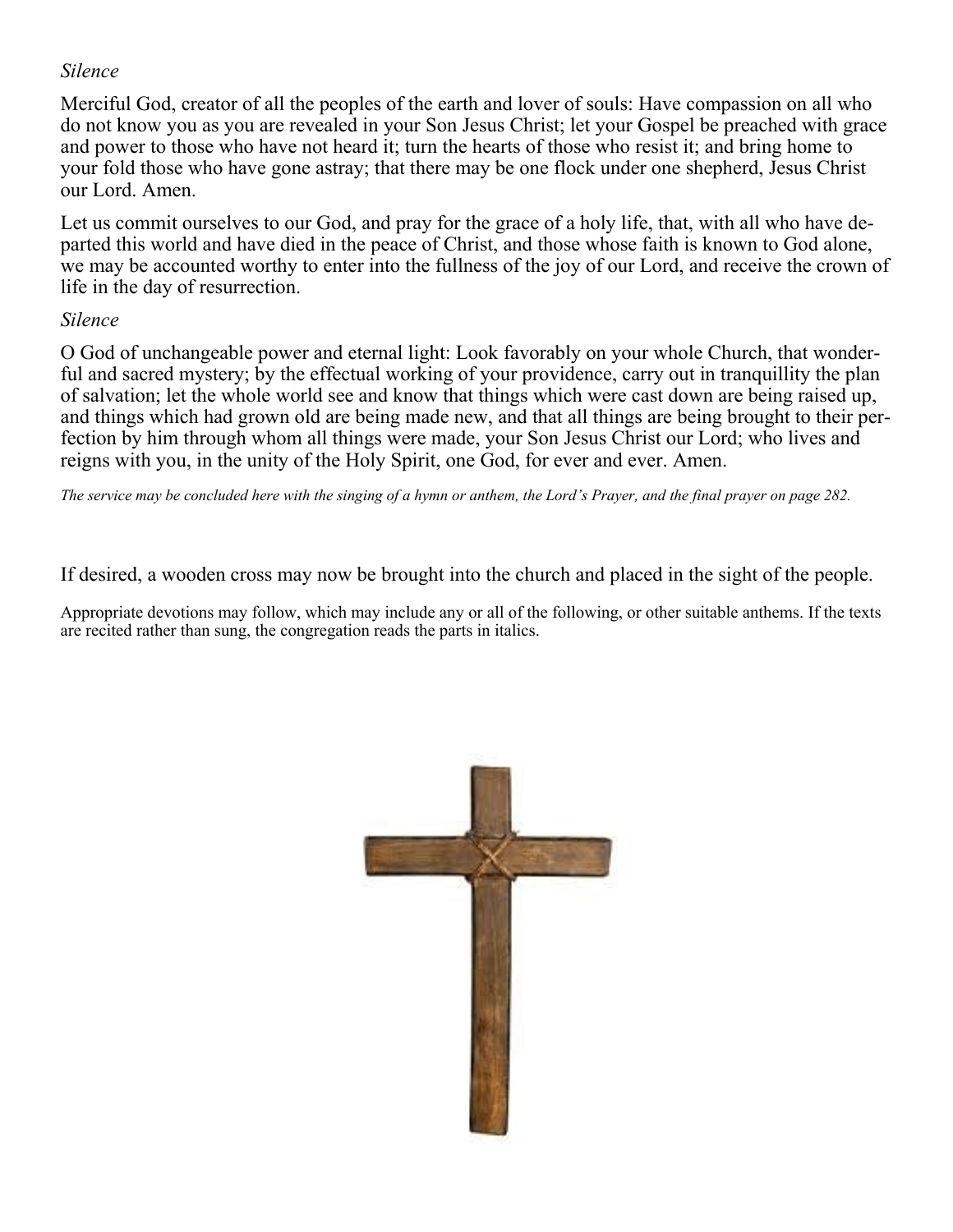Anthem 1 We glory in your cross, O Lord, *and praise and glorify your holy resurrection; for by virtue of your cross joy has come to the whole world.* 

May God be merciful to us and bless us, show us the light of his countenance, and come to us.

*Let your ways be known upon earth, your saving health among all nations.* 

Let the peoples praise you, O God; let all the peoples praise you.

*We glory in your cross, O Lord, and praise and glorify your holy resurrection; for by virtue of your cross joy has come to the whole world.* 

Anthem 2

We adore you, O Christ, and we bless you, *because by your holy cross you have redeemed the world.* 

If we have died with him, we shall also live with him; if we endure, we shall also reign with him.

Anthem 3

O Savior of the world, who by thy cross and precious blood hast redeemed us: *Save us and help us, we humbly beseech thee, O Lord.* 

*The hymn "Sing, my tongue, the glorious battle," or some other hymn extolling the glory of the cross, is then sung. The service may be concluded here with the Lord s Prayer and the final prayer below.* 

Offertory *What Wondrous Love is this?* 439

*In the absence of a bishop or priest, all that precedes may be led by a deacon or lay reader.* 

In places where Holy Communion is to be administered from the reserved Sacrament, the following order is observed

A Confession of Sin BCP, 360

Let us confess our sins against God and our neighbor.

*Silence may be kept.* 

*Minister and People* 

Most merciful God, we confess that we have sinned against you in thought, word, and deed, by what we have done, and by what we have left undone. We have not loved you with our whole heart; we have not loved our neighbors as ourselves.

We are truly sorry and we humbly repent.

For the sake of your Son Jesus Christ, have mercy on us and forgive us;

that we may delight in your will,

and walk in your ways, to the glory of your Name. Amen.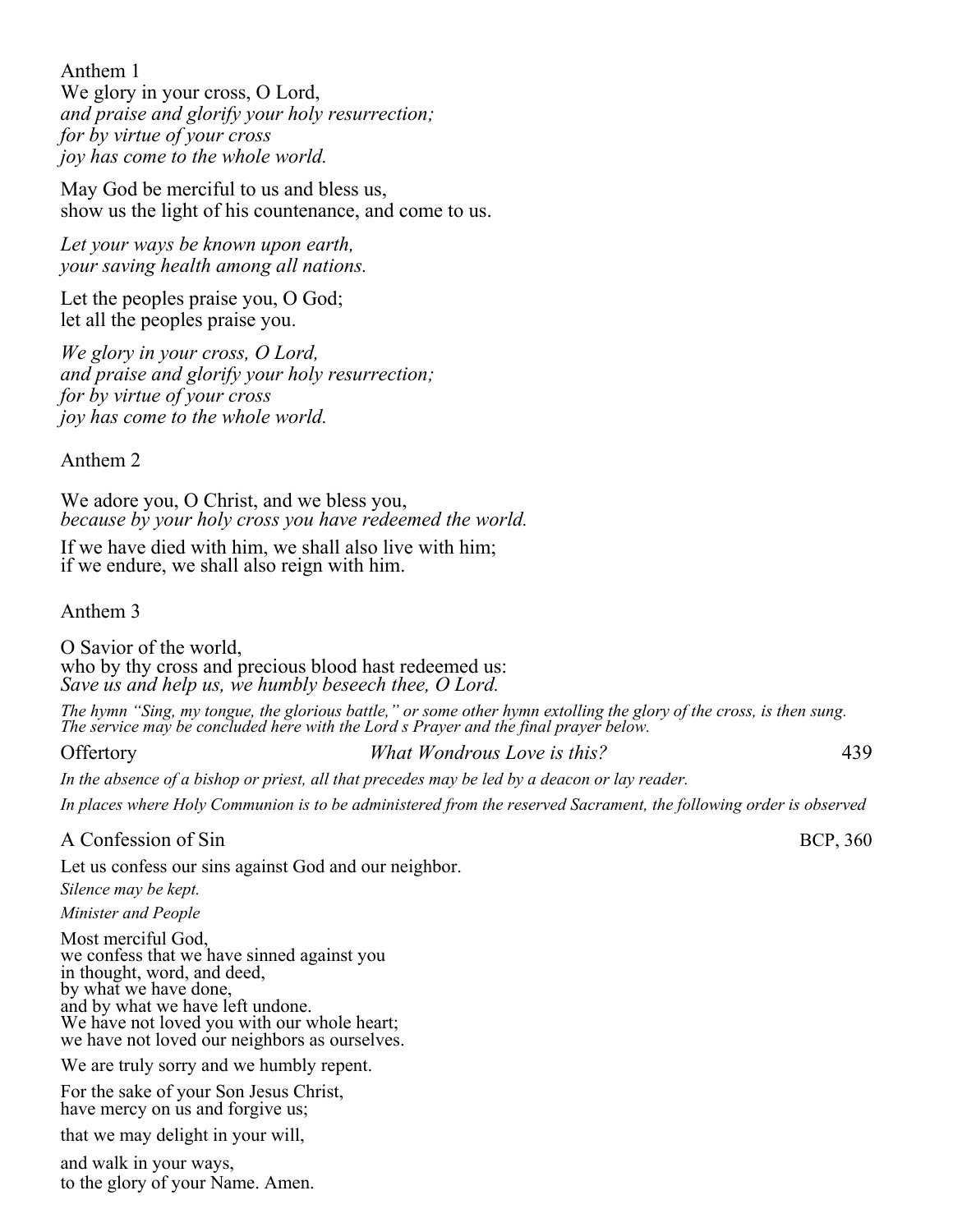And now, as our Savior Christ has taught us, we are bold to say,

#### **The Lord's Prayer** BCP, 364

*People and Celebrant*  Our Father who art in heaven, hallowed be thy Name,

thy kingdom come,

thy will be done,

 on earth as it is in heaven. Give us this day our daily bread. And forgive us our trespasses,

 As we forgive those who trespass against us. And lead us not into temptation, but deliver us from evil.

For thine is the kingdom, and the power, and the glory, for ever and ever. Amen.

*The service concludes with the following prayer. No blessing or dismissal is added.* 

Lord Jesus Christ, Son of the living God, we pray you to set your passion, cross, and death between your judgment and our souls, now and in the hour of our death. Give mercy and grace to the living; pardon and rest to the dead; to your holy Church peace and concord; and to us sinners everlasting life and glory; for with the Father and Holy Spirit you live and reign, one God, now and for ever. Amen.

*Depart in Silence*